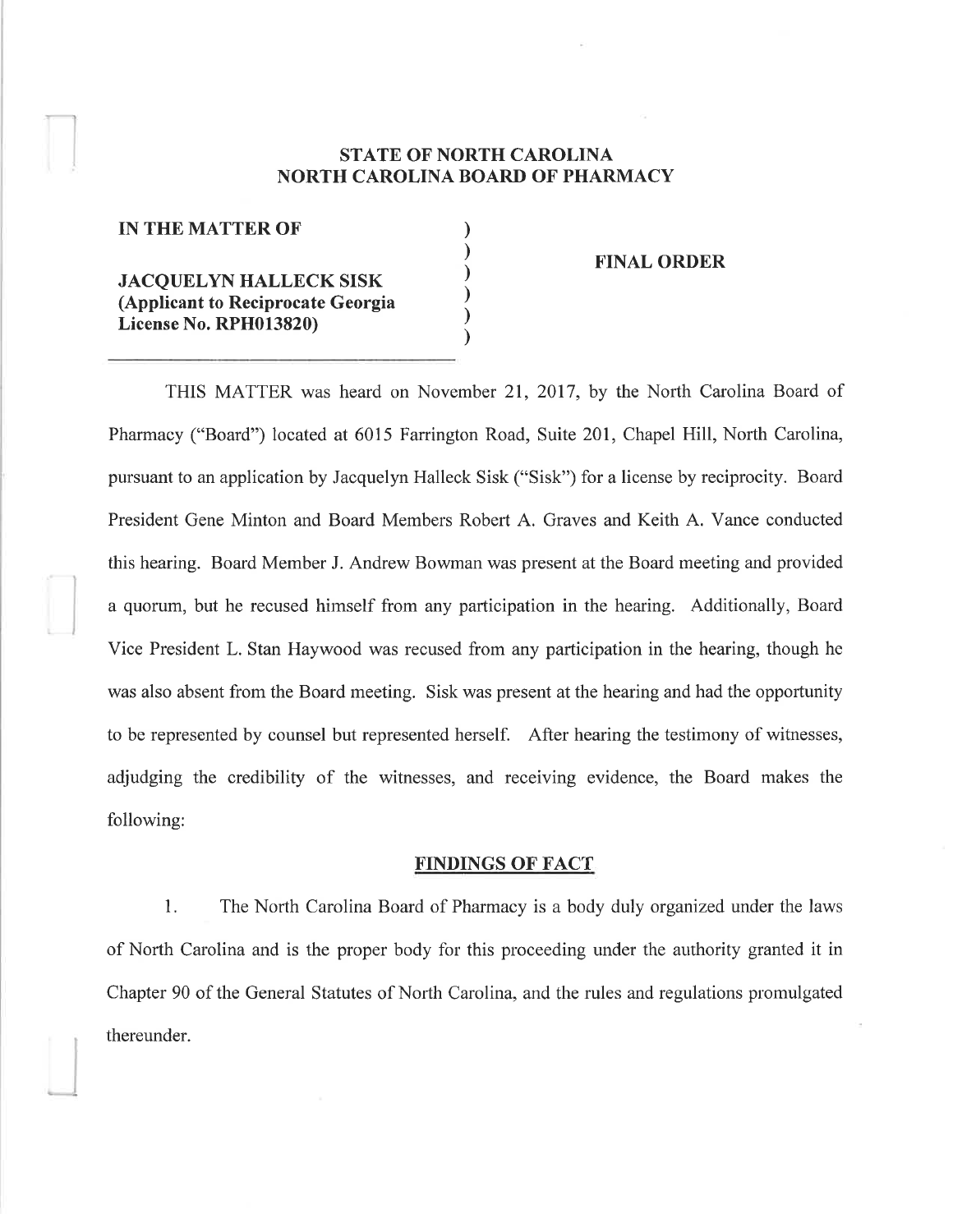2. All parties are properly before the Board, the Board has jurisdiction of the parties and of the subject matter, and Sisk received all required notice of the hearing.

3. Since July 28, 1982, Sisk has been licensed as a pharmacist in the State of Georgia, with license number RPH013820.

4. On February 10, 2017, Sisk executed an application for licensure in North Carolina by reciprocity.

5. In Sisk's license application, she answered "yes" to the question that asked whether she had ever been discharged or forced to resign from any position as a pharmacist. She further explained that those terminations were because she was "[o]ver threshold on errors" and "[d]id not meet test requirements."

6. Upon request from Board staff for further details, Sisk provided a letter stating that she had been terminated from two positions as a pharmacist: A position with Tanner Health System ("Tanner") that she held from November 5, 2007 to March 15, 2013; and a position with Emory Healthcare ("Emory") that she held from June29,2015 to October 25,2016. This letter shall be referred to as the "Application Letter."

#### **Tanner**

7. During her employment at Tanner, Sisk worked doing night shift dispensing and medication entry for multiple hospitals in the Tanner system. She worked on a seven-day-onseven-day-off schedule.

8. In the Application Letter, Sisk stated that, after initially performing well at Tanner for a few years, her "reported error rate started to increase." Although she clairned that many of the errors were "procedural in nature" instead of actual medication errors, she admitted to an unspecified number of medication errors at Tanner.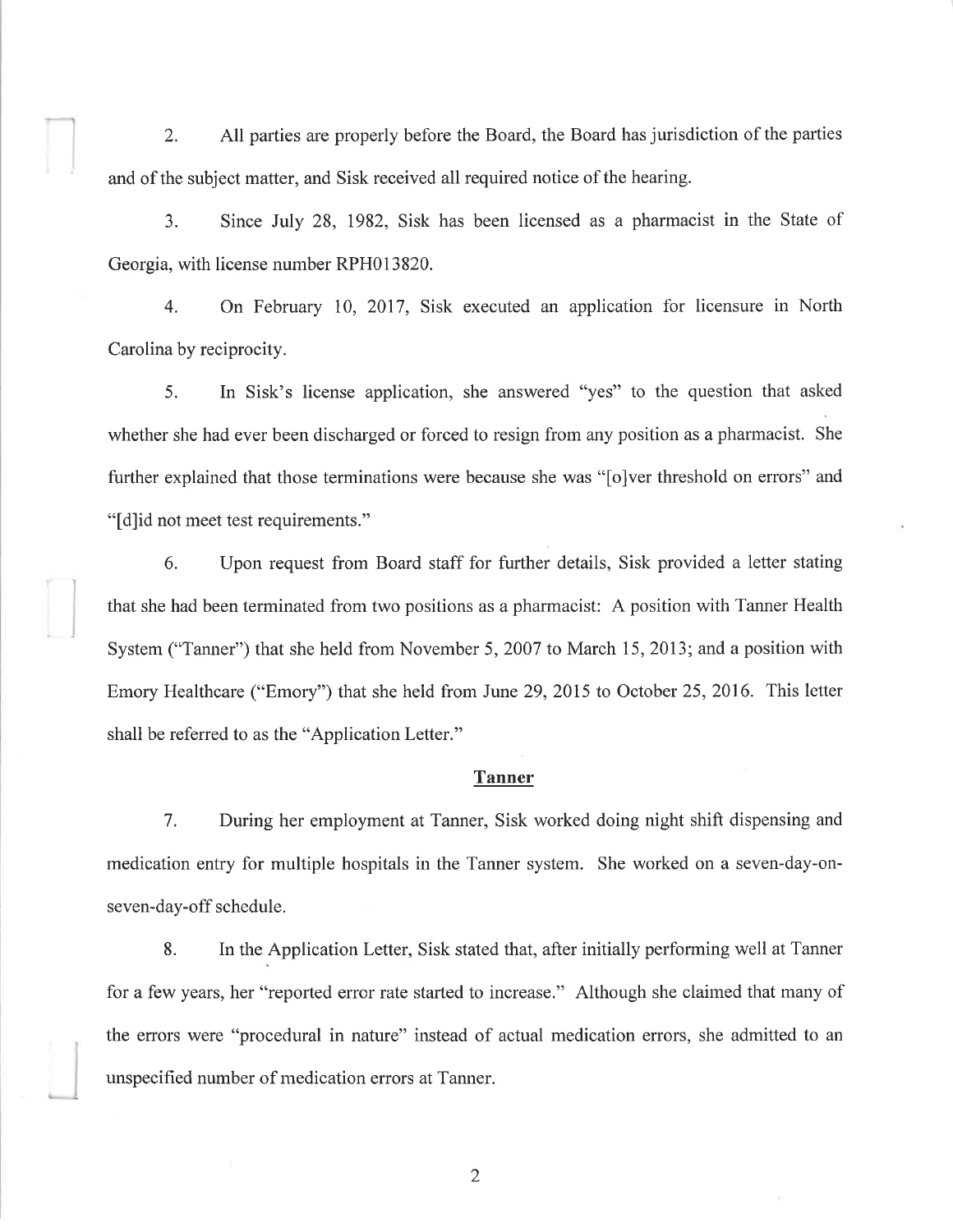9. In the Application Letter, Sisk admitted to only one specific medication error: She said that, in late February 2013, a physician had entered an order increasing the bupivacaine concentration of a bupivacaine/fentanyl epidural from 0.15% to 0.25Yo, but Sisk continued to dispense the standard  $0.15\%$  concentration, contrary to the order.

I

10. In the Application Letter, Sisk acknowledged that, when she was terminated from Tanner in March 2013, she was shown "several pages of errors," but Sisk denied that she made some of the errors, and she contended that some were errors that co-workers had made that Sisk reported to Tanner.

<sup>1</sup>1. Dr. Lynn Barrett testified at the hearing. Dr. Barrett was the pharmacist-manager at Tanner and was Sisk's supervisor during Sisk's entire tenure at Tanner.

12. Dr. Barrett testified that Sisk's error rate was within the normal range of her peers from her hiring on November 5, 2007 until May 2009. Between May 2009 and December 2009, Sisk's error rate was consistently higher than her co-workers, and, most of those months, her error rate was multiples of the next highest error rate among the Tanner pharmacists. In particular, Dr. Barrett testified that, in November 2009, Sisk made errors on 0.44% of her orders, and, in December 2009, Sisk made errors on 0.48% of her orders. In November 2009, Sisk made over 30 errors, six of which were medication errors that reached the patients. In December 2009, Sisk made over 40 errors, ten of which were medication errors that reached the patients. Dr. Barrett further testified that Sisk's average time to verification had risen from 26 minutes to 38 minutes at the end of 2009, causing delays in patient treatment. On January 28, 2010, Dr. Barrett and Sisk discussed these errors, and Dr. Barrett required that Sisk bring her accuracy rate within the range of her peers within ten days.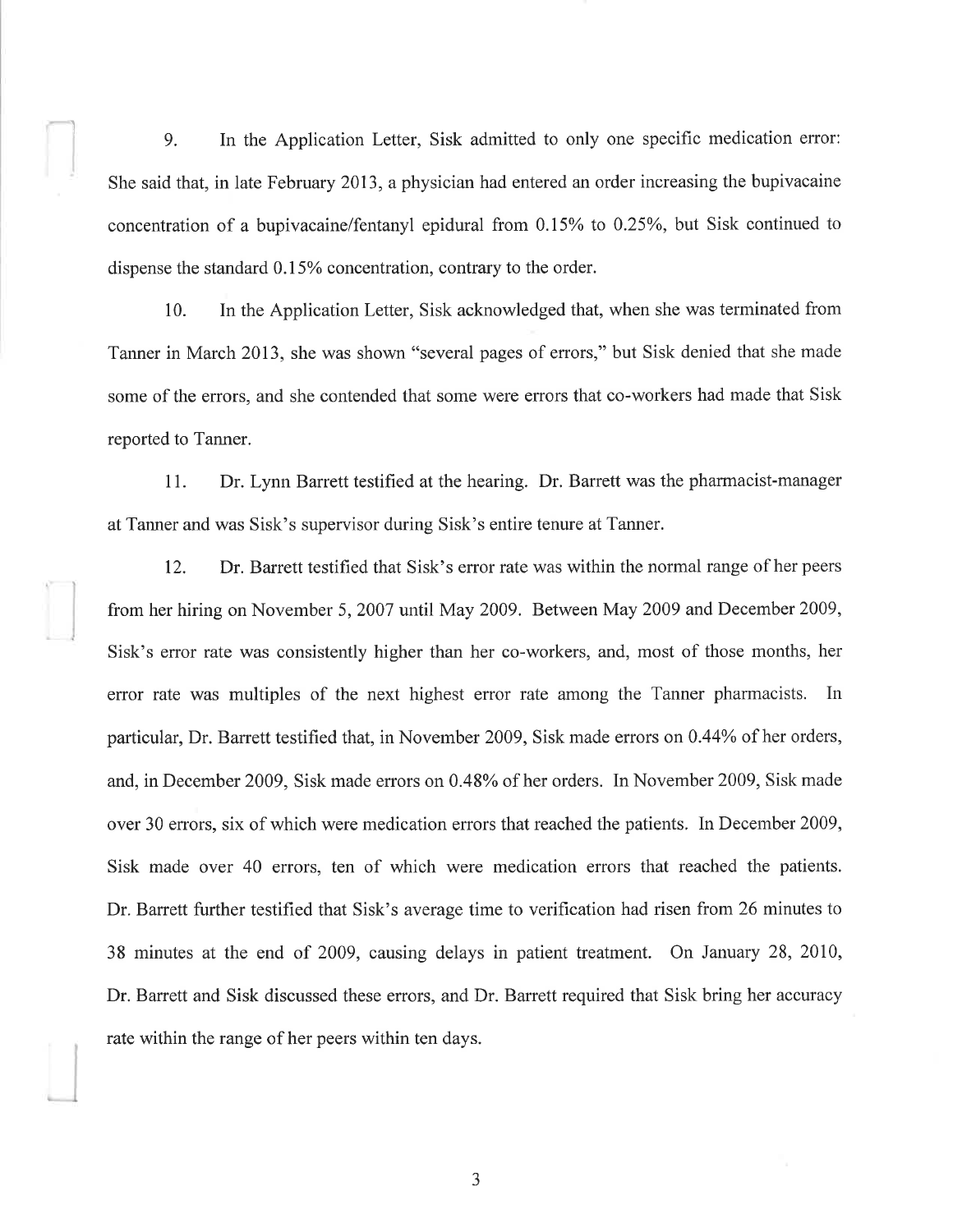13. Dr. Barrett testified that Sisk's error rate improved after that meeting, but it began to rise again in 2012. Dr. Barrett testified that, each month, Tanner provided each pharmacist with his or her error rate, along with a description of medication errors. Dr. Barrett testified about one medication error in March 2012, in which Sisk incorrectly increased the dosage of a dilaudid drip so that the patient was receiving 30 mg/hr instead of the prescribed 3 mg/hr. Dr. Barett testified that the patient did not suffer any permanent effects, only because the patient had high opioid tolerance.

14. For most of the months between October 2011 and January 2013, Sisk's error rate was the highest of all of Tanner's pharmacists. Her error rate was the highest of any Tanner pharmacist for every month from September 2012 to January 2013, and, in January 2013, Sisk's error rate spiked back to about 0.40% of all of her orders. Dr. Barrett testified that these were all errors on which Sisk was the verifying or dispensing pharmacist. Furthermore, Dr. Barrett testified that she reviewed Sisk's time for entry of two types of orders (medication reconciliation admission orders and new antibiotic orders), and Sisk's time for entry and verification was longer than other pharmacists, including being longer than the other pharmacist working the same night shift seven-day-on-seven-day-off schedule. For example, Sisk's time for verifying new antibiotic orders was 55 minutes, while her night shift counterpart's time for those orders was less than 30 minutes.

15. Dr. Barrett testified that Sisk's response to the errors was to provide excuses for the errors and to fail to take responsibility for them. On March 15,2013, Tanner terminated Sisk due to poor work performance and loss of confidence in her.

16. The Board credits Dr. Barrett's testimony regarding the number and nature of the errors made by Ms. Sisk.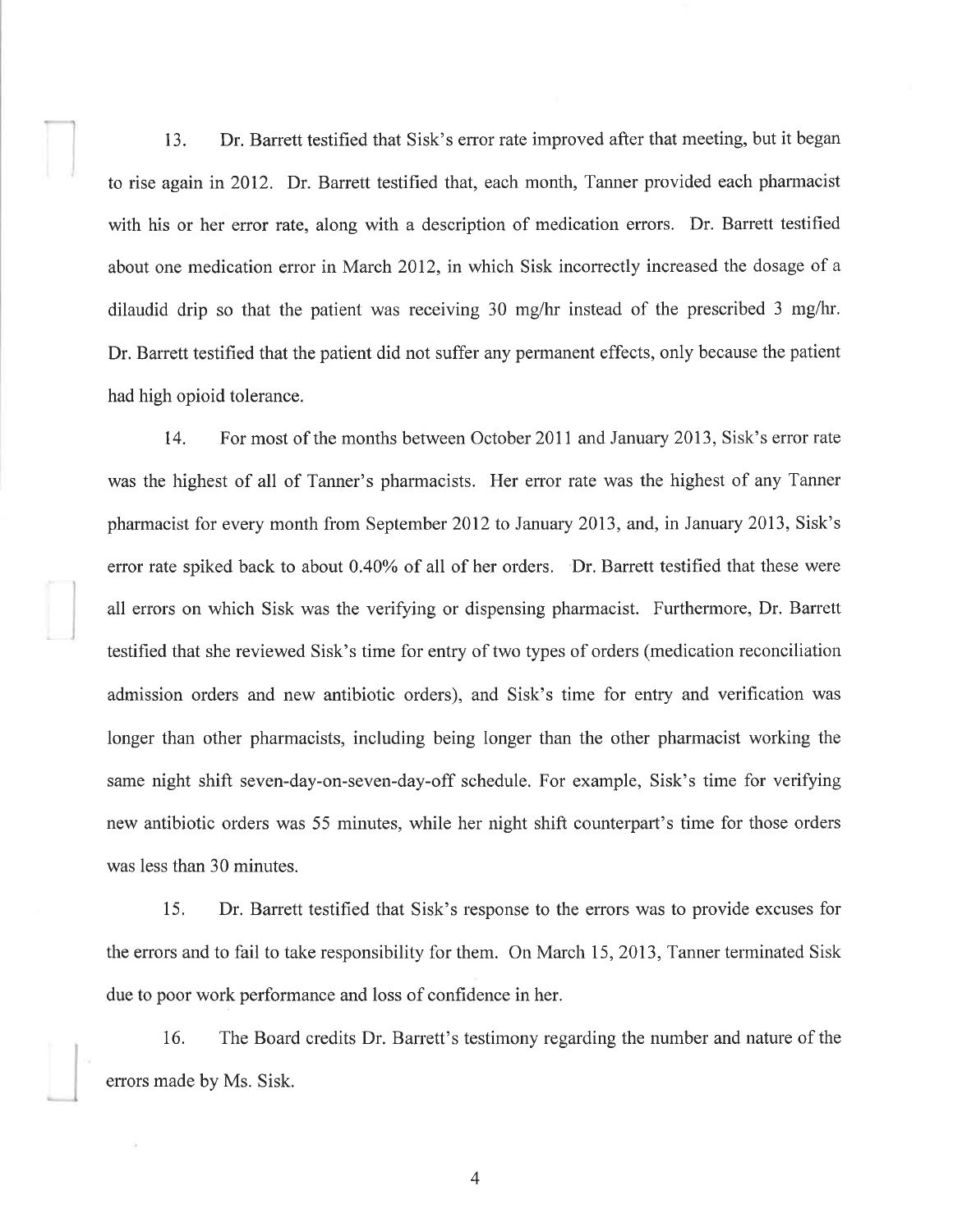17. In testimony before the Board, Sisk attributed some of her errors to working tired as a result of her night shift seven-day-on-seven-day-off schedule.

 $\overline{t}$ 

#### **Cardinal**

18. Between September 26, 2013 and April I, 2015, Sisk worked as a pharmacist for Cardinal Health. At Cardinal Health, Sisk worked a seven-day-on-seven-day-off schedule as a night shift pharmacist, as she had at Tanner. Sisk provided remote medication order entry for Cardinal Health's client hospital pharmacies in Georgia.

19. In her Application Letter, Sisk did not disclose that she was terminated from Cardinal Health; however, she was – in fact – terminated from Cardinal Health due to medication errors.

20. Dr. Ronnie Strickland testified at the Board hearing. Dr. Strickland became Sisk's supervisor at Cardinal in February 2014. Dr. Strickland testified that, after he became Sisk's supervisor, he tracked her errors and became concerned about the number of those errors. While many of these errors were "procedural errors" in dispensing medications in conformity with the client hospitals' procedures, about 25 percent of her errors were actual medication errors. Dr. Strickland testified that, around the start of 2015, he addressed with Sisk the need to decrease her errors.

21. By March 2015, Cardinal was only servicing one hospital in Georgia: Upson Regional Medical Center.

22. On March 4, 2015, Sisk made an error by entering that she had completed an order for vancomycin, when she had -- in fact - left the order on hold. This error resulted in a delay in the patient receiving the prescribed medication until the next day, when Sisk's error was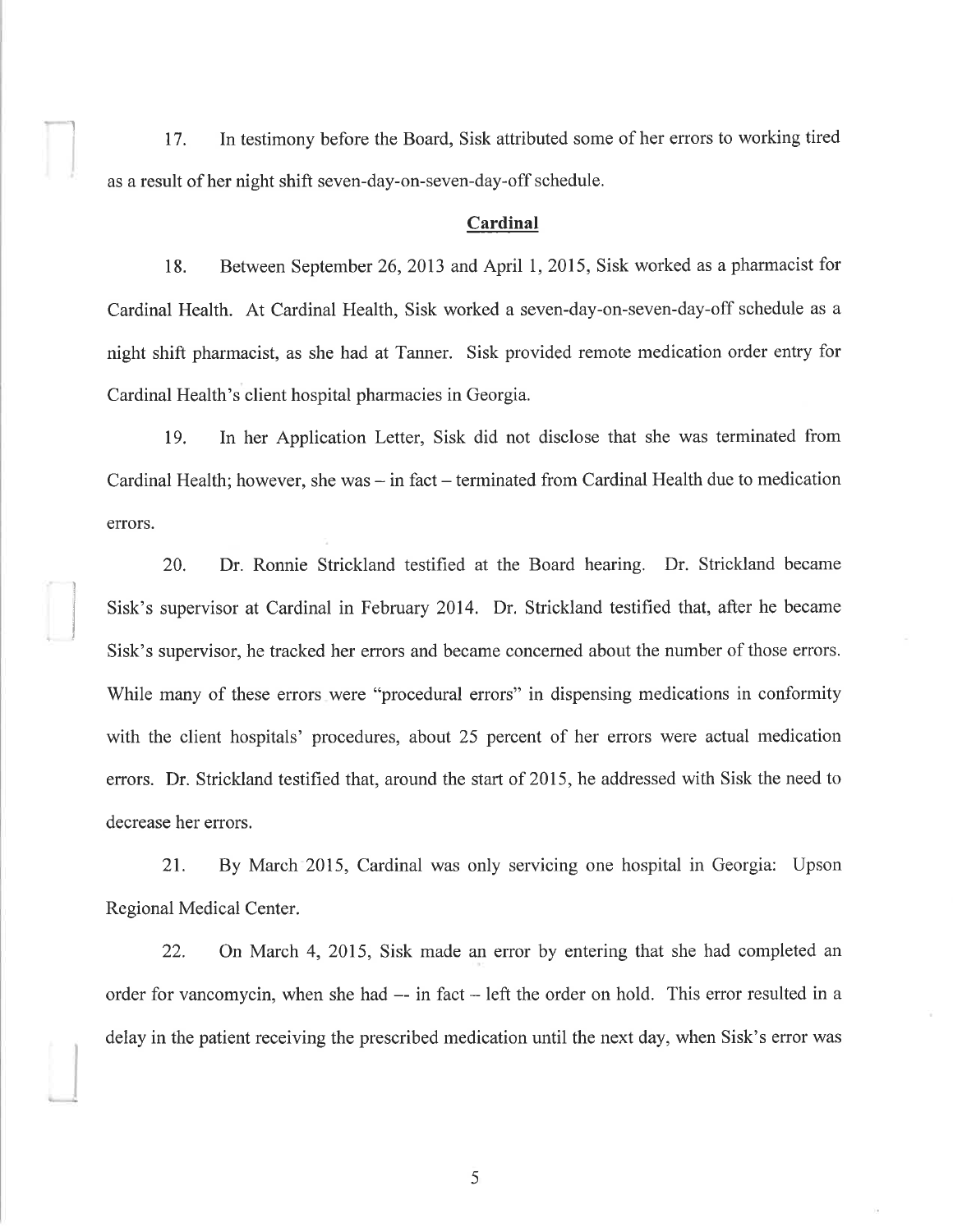discovered. Sisk further told the pharmacist-manager at Upson that the error occurred as a result of Sisk working tired.

23. On March 29, 2015, Sisk made an error with respect to a patient in Upson Regional Medical Center's emergency room with a suspected overdose. The physician ordered Romazicon, a reversal agent for a patient overdosing on benzodiazepines. Instead, Sisk dispensed Pavulon, a paralytic designed to permit intubation. Dr. Strickland testified that Sisk would have received stark warnings from the pharmacy system about the dispensing of the Pavulon and that, if the Pavulon had been administered, it could easily have killed the patient.

24. After the error on March 29, 2015, the pharmacist-manager at Upson Regional Medical Center asked Cardinal not to allow Sisk to perform remote medication entry for Upson in the future. Because Cardinal did not have any other client hospitals in Georgia, Cardinal could not assign Sisk to any other remote medication entry. On April 1, 2015, Cardinal terminated Sisk. Dr. Strickland testified that, due to the seriousness of the March 2015 errors, Cardinal would have terminated Sisk, even if Cardinal had other Georgia hospitals to which it could have assigned Sisk.

25. The Board credits Dr. Strickland's testimony regarding the number and nature of the errors made by Ms. Sisk.

26. In testimony before the Board, Sisk attributed some of her errors to working tired as a result of her night shift seven-day-on-seven-day-off schedule.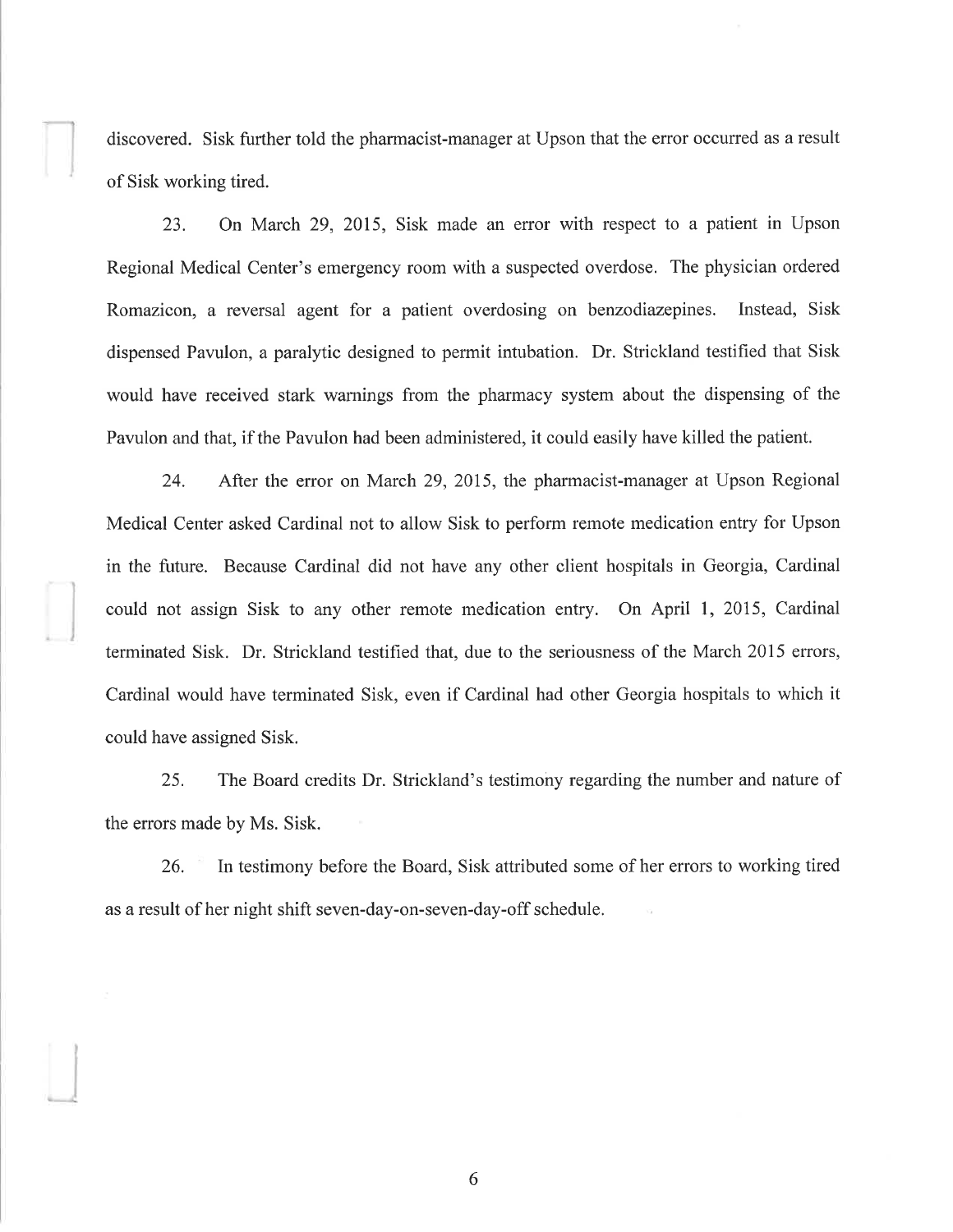#### Emorv

27. During her employment at Emory, Sisk worked on the night shift on a seven-dayon-seven-day-off schedule, similar to her schedule at Tanner and Cardinal.

28. In the Application Letter, Sisk attributed her termination to failing a competency test and errors in recordkeeping on two prescriptions. In the Application Letter and at the hearing, Sisk failed to take full responsibility for the errors, blaming (among other things) the fact that the pharmacist in charge of training went on maternity leave a month after Sisk started, purported late feedback on errors, and purported contrary instructions on how to dose vancomycin. Ms. Sisk attributed the failure on at least one administration of the competency test to being tired from her seven-day-on-seven-day-off schedule.

29. Dr. Beth DelRossi testified at the hearing. Dr. DelRossi was the pharmacistmanager at Emory and was Sisk's supervisor during Sisk's entire tenure at Emory.

30. Dr. DelRossi testified, and the Board finds, that there were opportunities for Sisk to be trained at Emory that Sisk did not take advantage of. Sisk cancelled meetings with the training pharmacist that were scheduled during the month before the training pharmacist went out on maternity leave, and there were other pharmacists assigned to train Sisk during the maternity leave by reviewing Sisk's dosing sheets, but Sisk left few dosing sheets for them to review. Once the training phannacist returned from matemity leave, Sisk continued to cancel meetings with the trainer and to fail to take advantage of opportunities to meet with the trainer.

31. In March 2016, Emory administered a vancomycin dosing competency test to all of its pharmacists. Thirty-six pharmacists took the test, and only five (including Sisk) failed the test on the first administration. This is contrary to Sisk's representation in her Application Letter that "not many of the staff passed" the test. Emory required all those who failed (including Sisk)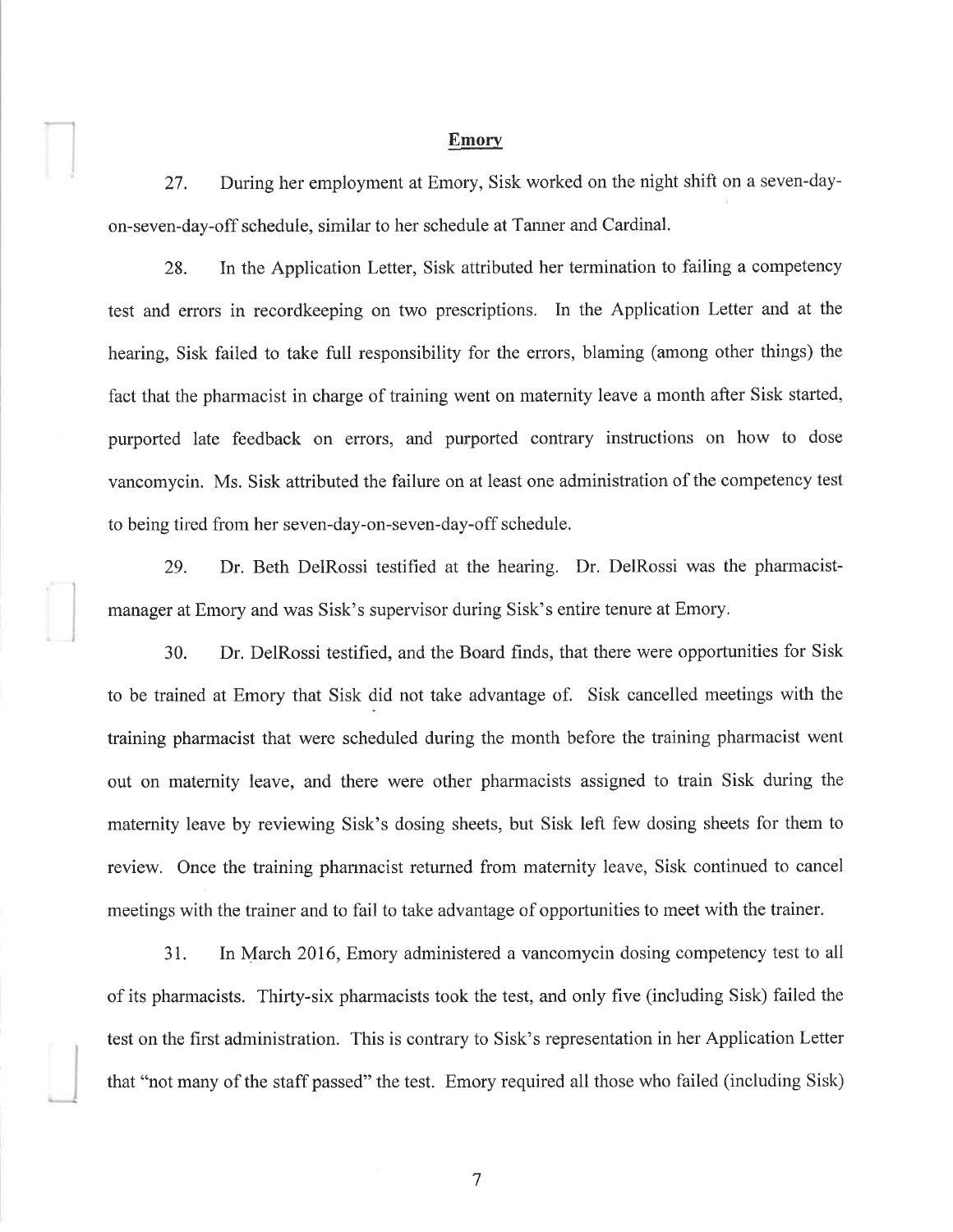to retake the test and pass by the end of April. The failing pharmacists could pick any date during April to take the test.

ì

32. During April 2016, Sisk failed to get the required training and was given an extension to May 2016 to retake the competency test. Sisk finally took the test on May 2 and failed again, Only two of the five who took the retest failed on that second administration. While Sisk claimed in her Application Letter that there was a specific time that Sisk was required to take the second test, Dr. DelRossi testified – and the Board finds – that Sisk could have taken the test at any time in April and was only taking it on May 2 because she had failed to take it in <sup>a</sup> timely fashion during April.

33. Of the two pharmacists who failed the retest, the other pharmacist chose to resign from Emory rather than to undergo additional training. Sisk was placed on a Performance Improvement Plan containing a number of requirements to improve her competency in vancomycin dosing. That Performance Improvement Plan had to be extended because Sisk failed to meet with the training pharmacist during the first month of the plan, as required.

34. Dr. DelRossi testified that, at the conclusion of the Performance Improvement Plan in August 2016, Dr. DelRossi reviewed all 27 of Sisk's vancomycin dosing regimens entered during the course of the Performance Improvement Plan. Of those 27 regimens, only five were dosed correctly and had a completely accurate note. Sixteen regimens had inconect doses, and eleven had inaccuracies in the notes. Due to Sisk's continuing medication errors, Emory gave Sisk a final written warning on September 12,2016.

35. Both Sisk and Dr. DelRossi testified that there were two further errors after the final warning that led to Sisk's termination on October 24,2016. However, they disagreed as to the nature of those errors. In her Application Letter and testimony, Sisk minimized these erors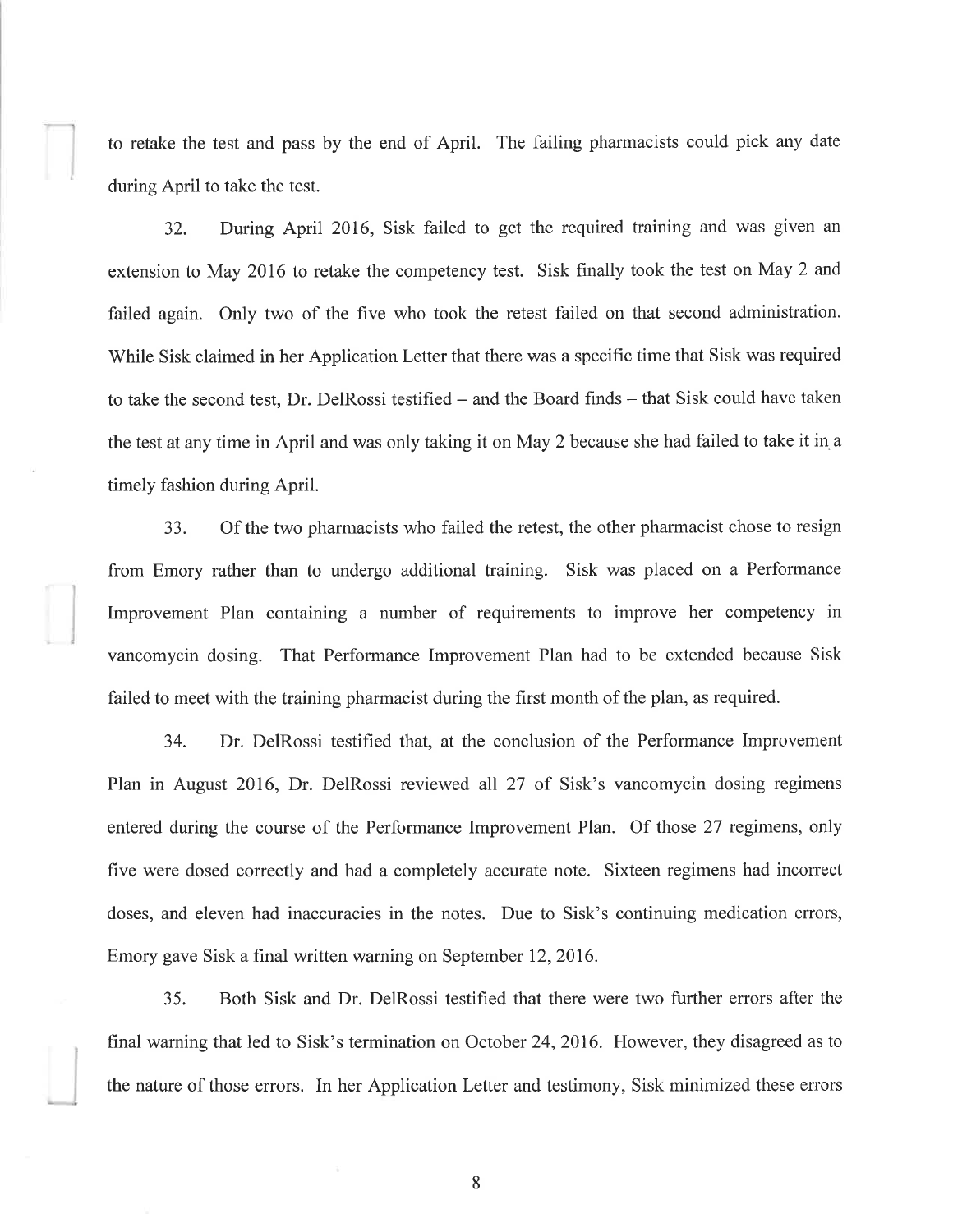by describing them as inconsistencies between the computer-entered regimens and the hard copy forms. Dr. DelRossi testified that both errors were instead significant medication errors. Dr. DelRossi testified that the first error occurred when the physician ordered dosing to start in <sup>12</sup>hours, but Sisk incorrectly entered that the dosing should start in 48 hours, which would have led to a dangerous delay in treatment. Dr. DelRossi testified that the second error occumed when <sup>a</sup>patient had impaired kidney function and was supposed to receive an initial dose and then be tested to determine any future doses. Instead, Sisk entered a recurring dose every 12 hours which far exceeded the dose that the patient's kidneys could eliminate. The Board credits Dr. DelRossi's testimony about the nature of the errors.

36. In her Application Letter and testimony, Sisk minimized the nature of the errors by testifying that Dr. DelRossi told Sisk that she would be eligible to be rehired one year after the error. Dr. DelRossi testified, and the documents showed, that Sisk was not eligible for rehire by Emory, and Dr. DelRossi did not tell Sisk that she was eligible for rehire (since she was not). The Board credits Dr. DelRossi's testimony.

#### Gordon

37. Between December 2, 2016 and the date of the hearing, Sisk has worked for Gordon Hospital in Calhoun, Georgia ("Gordon"). At Gordon, Sisk has worked a seven-day-onseven-day-off schedule as a night pharmacist, as she had at Tanner, Cardinal and Emory. Sisk provided medication order entry for Gordon and remote medication order entry for other hospitals in the Adventist Health System.

38. Dr. Karen Guerreso testified at the hearing. Dr. Guerreso is the pharmacy director at Gordon and was Sisk's supervisor during Sisk's entire tenure at Gordon.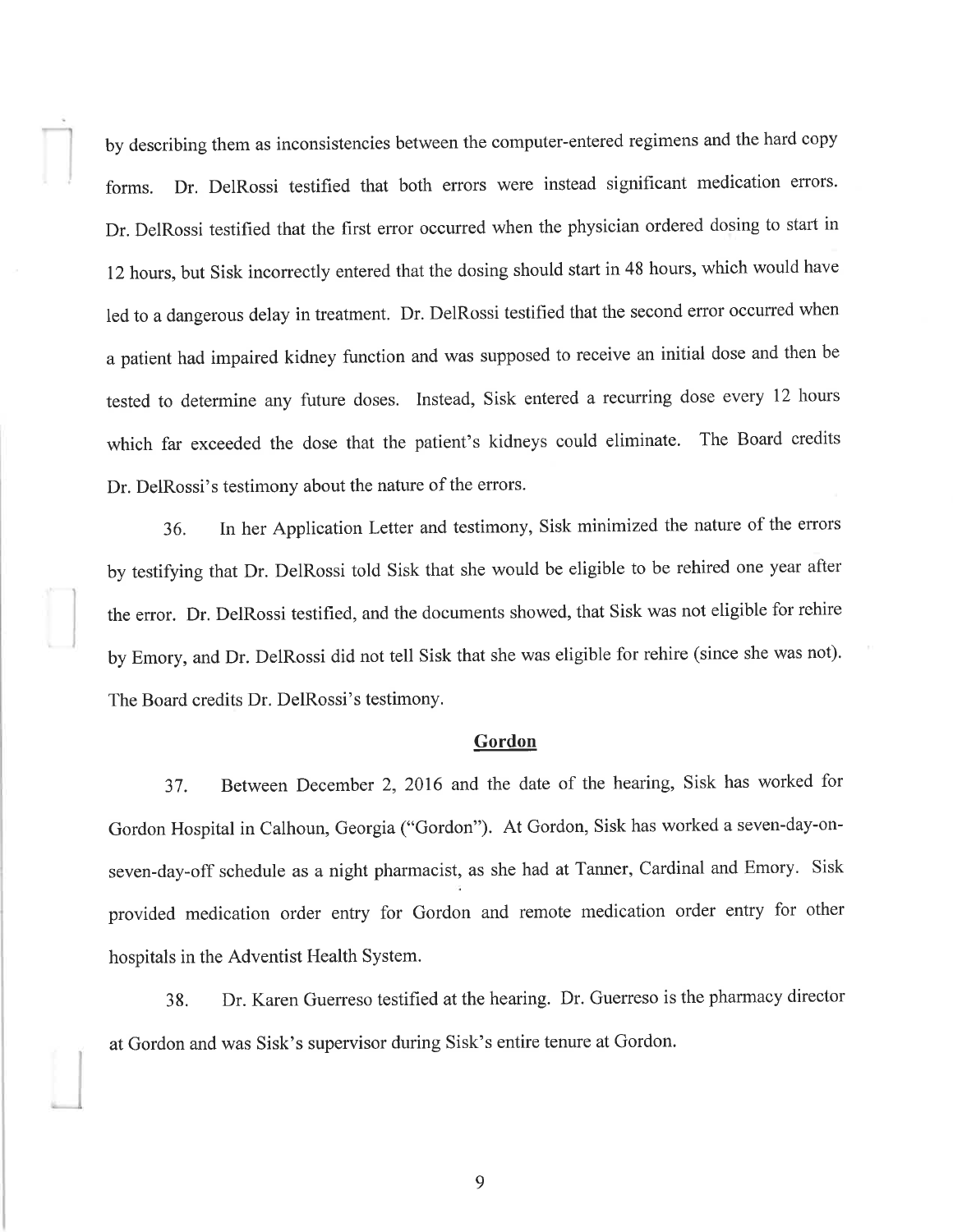39. Dr. Guerreso testified that during Sisk's time at Gordon, Sisk's performance has been good, Sisk has not had an unusual error history, and Dr. Guerreso could not recall any specific errors. The Board credits Dr. Guerreso's testimony that Sisk's performance at Gordon has satisfied appropriate professional standards.

#### **General Findings**

40. Based on the testimony of all of the witnesses, the Board finds that Sisk meets the standards of professional competency to proceed with the process of getting a license in North Carolina, if certain restrictions are placed on any license that she ultimately receives and if she is placed on a stayed suspension that will provide a probationary period during her initial licensure. The facts previously found demonstrate a history of erors that justify both restrictions on Sisk's practice in order to ensure her safe practice, as well as monitoring requirements so that the Board can ensure that Sisk continues to practice competently and to preserve the health, safety and welfare of the people of North Carolina. The Board finds that the restrictions set forth below are reasonable and necessary for these purposes. In particular, Sisk has attributed prior errors to instances of her working tired as a result of her schedule as a night pharmacist working a sevenday-on-seven-day-off schedule. The Board finds that a schedule in which Sisk works more than 40 hours a week poses an unreasonable risk of danger to the health, safety and welfare of the people of North Carolina.

#### **CONCLUSIONS OF LAW**

l. Based on the above findings, the Board concludes as a matter of law that Sisk has been negligent in the practice of pharmacy and that this negligence resulted in medication errors between May 2009 and October 2016 that were unacceptable in both their number and severity.

10

 $\overline{a}$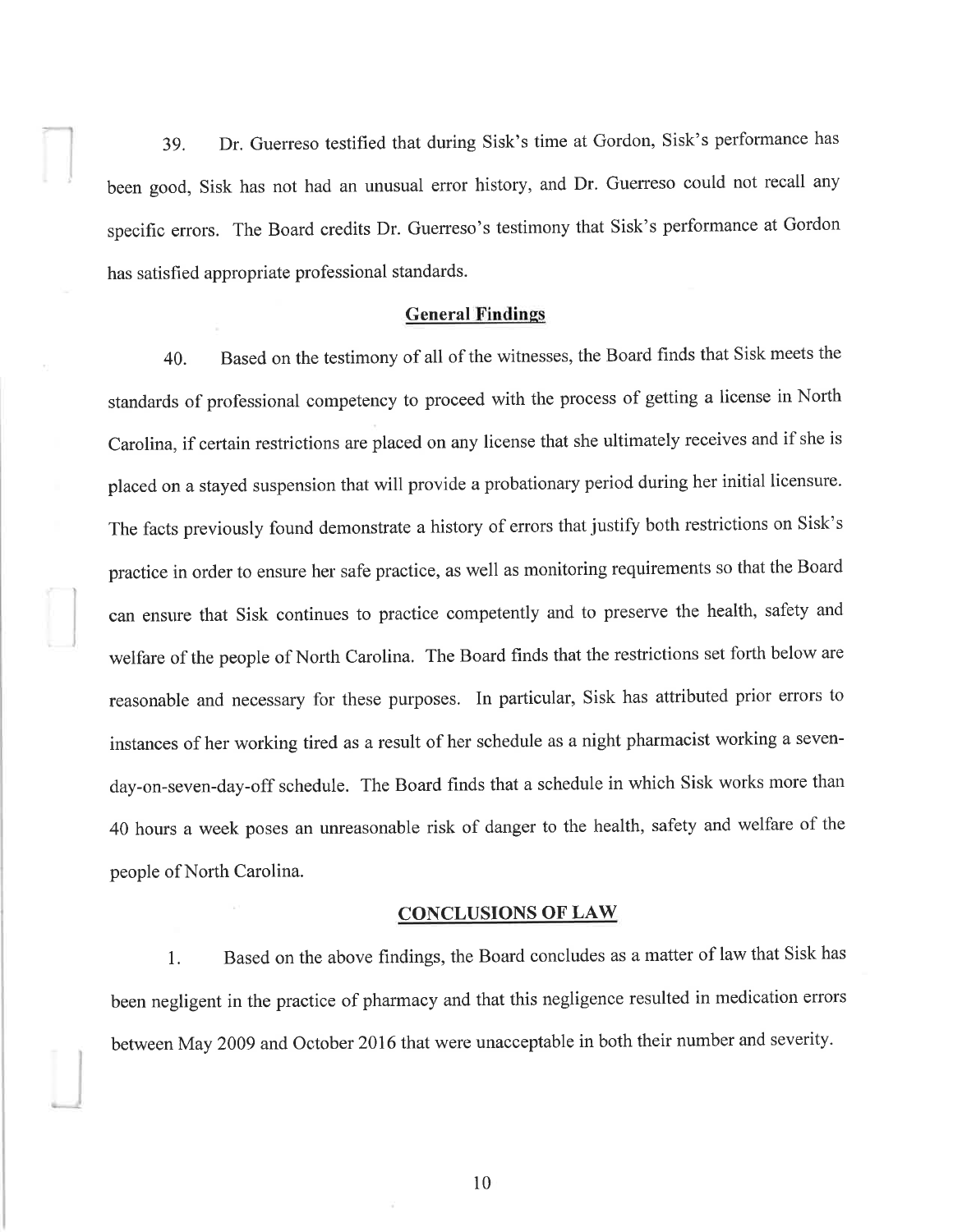2. The Board concludes that this negligence does not justify denying Sisk the ability to proceed with a license under North Carolina General Statutes  $§$  90-85.38(a)(9), so long as restrictions are placed on that license to ensure the health, safety and welfare of the people of North Carolina and so long as Sisk is placed on a stayed suspension that will provide <sup>a</sup> probationary period during her initial licensure.

Based upon the foregoing, IT IS THEREFORE ORDERED that Jacquelyn Halleck Sisk's application to be allowed to proceed with the process of licensure in North Carolina, including authorization to take the Multistate Pharmacy Jurisprudence Exam, is hereby GRANTED. If Sisk ultimately meets the other standards for licensure in North Carolina (including passing the Multistate pharmacy Jurisprudence Exam), and is licensed in North Carolina, that license shall immediately be SUSPENDED INDEFINITELY. That suspension is STAYED for THREE (3) yEARS from the date of her licensure in North Carolina, upon the following conditions:

- Sisk shall advise the Board promptly in writing of any change of address or change in practice status; l.
- Sisk shall obtain prior approval of all employment as a pharmacist from the Board's Executive Director; il
- iii. Sisk shall not serve as pharmacist manager of any pharmacy;
- Sisk shall not be employed as a pharmacist for more than forty (40) hours per week or eight (8) hours per day, on average; iv.
- Sisk shall violate no laws governing the practice of pharmacy or the distribution of drugs;  $\mathbf{V}$  .
- Sisk shall violate no rules or regulations of the Board; vl.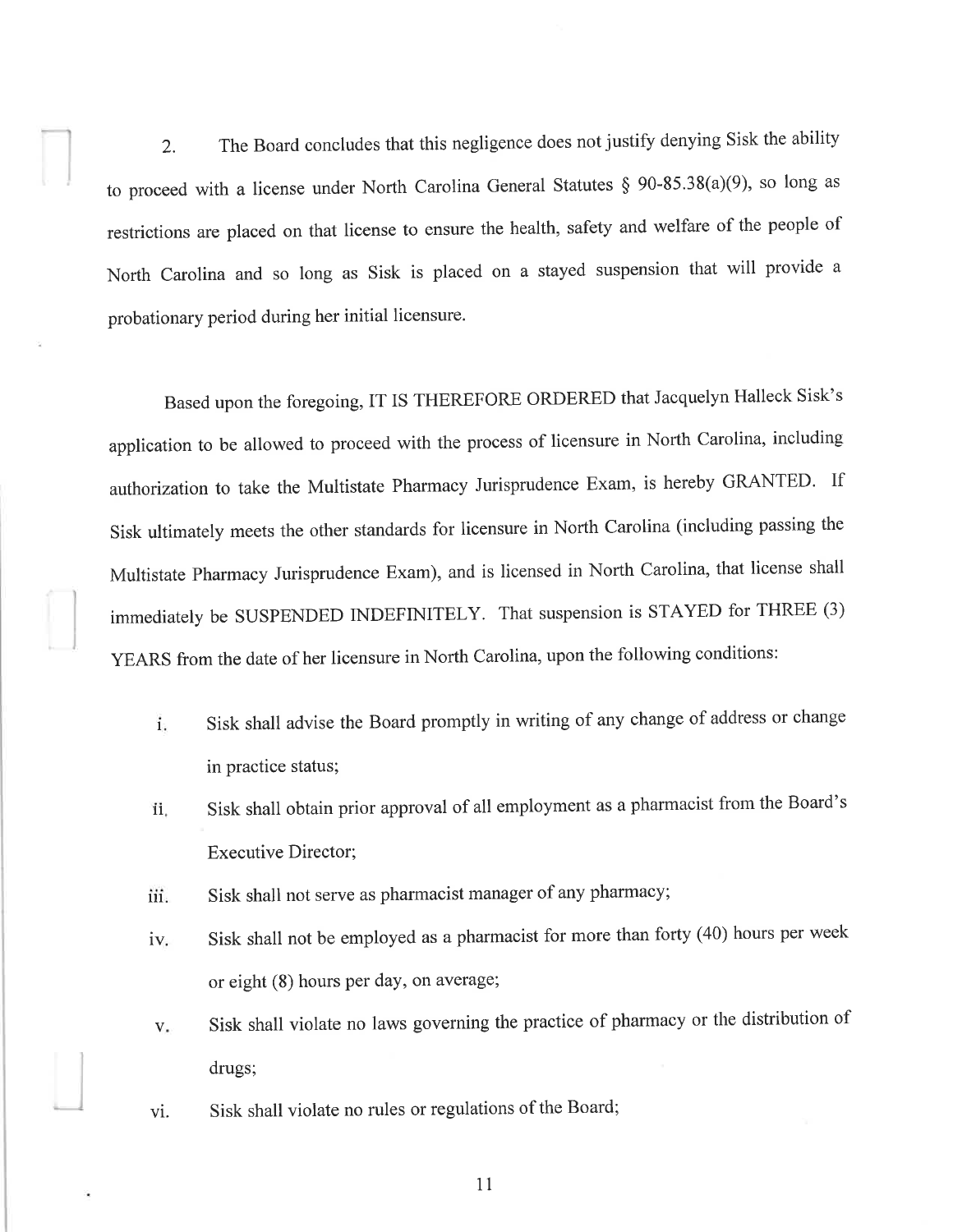- vii. Sisk shall promptly provide documentation of any known or suspected errors to the Board's Executive Director within five (5) business days of learning of such error;
- viii. Sisk shall complete a live error reduction course within six (6) months of the date of her licensure in North Carolina, and within thirty (30) days of completing such course, Sisk shall submit a short report to the Board's Executive Director describing what Sisk learned from the course; and
- ix. If Sisk fails to comply with any terms or conditions of this Final Order, the threeyear stay described above shall be lifted and Sisk may be subject to additional disciplinary action by the Board.

Nunc pro tunc to the 21<sup>st</sup> day of November, 2017.

NORTH CAROLINA BOARD OF PHARMACY

Jack By: Executive  $\mathbf{D}$ irector